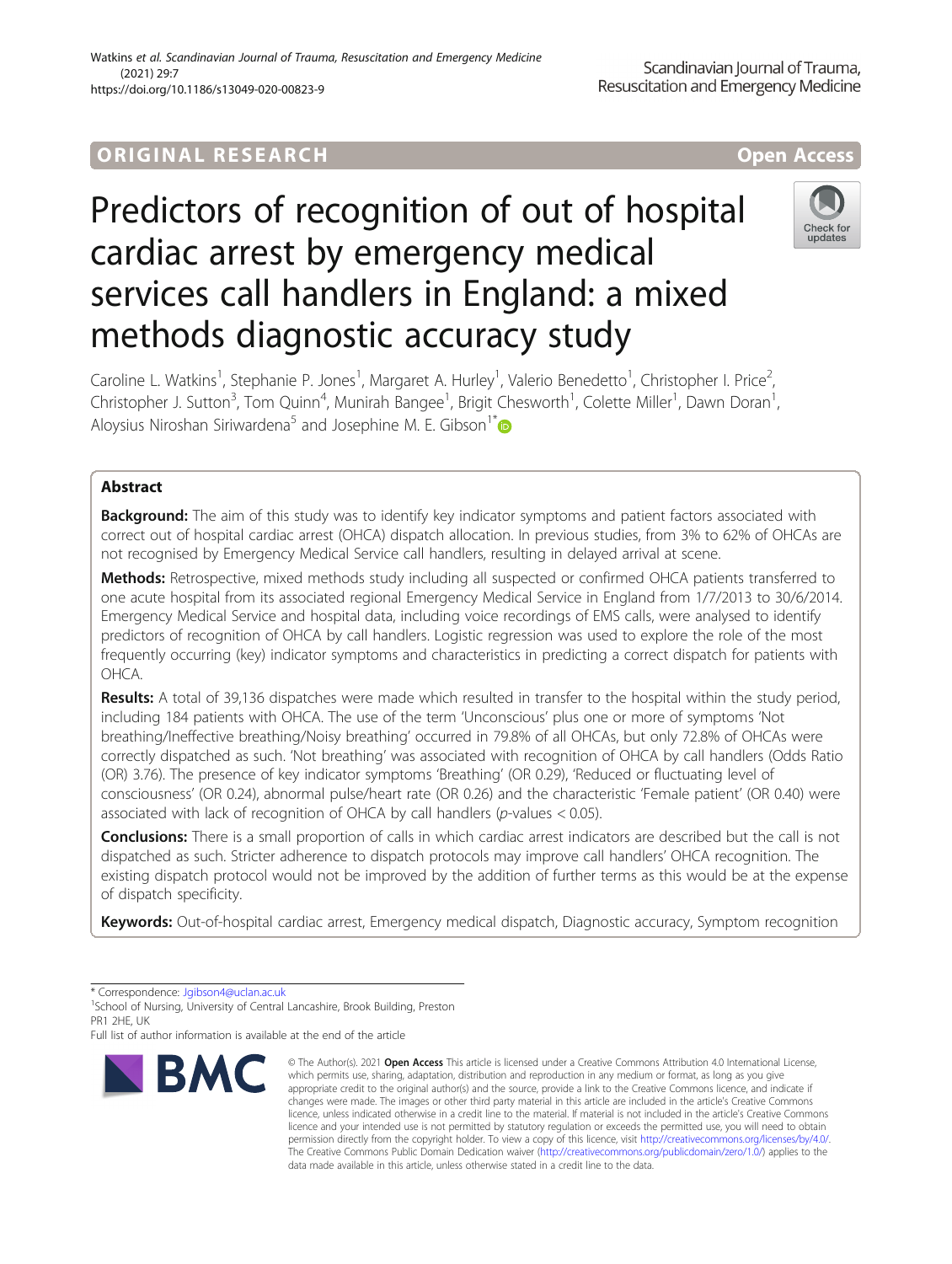#### Background

Non-traumatic out-of-hospital cardiac arrest (OHCA) is a leading cause of death worldwide  $[1-3]$  $[1-3]$  $[1-3]$  $[1-3]$  with an estimated incidence of 1/2000 person-years [[4](#page-7-0)–[6\]](#page-7-0). Typical survival rates are around 7% [[7\]](#page-7-0) and have not changed substantially in three decades [\[8\]](#page-7-0). Early effective cardiopulmonary resuscitation (CPR), early defibrillation where indicated, and rapid attendance by Emergency Medical Services (EMS) are essential to increasing the chances of survival. Fast and accurate recognition of OHCA by EMS call handlers is essential.

EMS call handlers have three roles in OHCA: 1) recognition; 2) facilitation of rapid EMS attendance; and 3) provision of bystander resuscitation instructions including identification of public access defibrillators. In many countries' EMS services, these tasks are guided by use of computer algorithms to categorise and prioritise calls. Effective use of these algorithms relies on the call handler skilfully interpreting the caller's description of symptoms, but this is a challenging task. A systematic review of studies of call handler-caller interaction suggests that the most sensitive and specific combination of reported symptoms of OHCA is unconsciousness together with absent or abnormal breathing, and that OHCA should also be considered if a generalised seizure is described [\[9\]](#page-7-0), although the presence of seizure symptoms may be misinterpreted. However, ineffective or agonal breathing is present in around 40% of OHCAs [\[10\]](#page-7-0), and can make it difficult to obtain an accurate description of the patient's condition [[9\]](#page-7-0), yet its presence (rather than absent breathing) may be more likely to indicate a potentially recoverable OHCA [[11](#page-7-0), [12](#page-7-0)]. Because of these challenges, call handlers' recognition of OHCA across studies of caller-call handler interaction ranges from 38 to 97% sensitivity [[9\]](#page-7-0). These factors can give rise to delays in response, leading to poor rates of provision of bystander resuscitation instructions [[13](#page-7-0)], and to reduced survival rates.

Survival to hospital discharge from OHCA in England is 8.6% (range  $2.2 - 12.0%$ ) [[14,](#page-7-0) [15\]](#page-7-0), while survival rates of up to 25% have been reported in some other countries, albeit for selected patient cohorts [\[16](#page-7-0)]. A study in Northern Ireland demonstrated that a contributing factor to low survival rates was poor call handler sensitivity  $\left( < 70\% \right)$  to identification of OHCA [[17\]](#page-7-0). Furthermore, EMS staff typically make a resuscitation attempt in fewer than 50% of OHCAs they attend  $[18-21]$  $[18-21]$  $[18-21]$ , often when pre-arrival delay or inaction renders it futile. However, attempts to increase sensitivity may lead to reduced specificity and to inappropriate OHCA dispatch for non-OHCA calls. In England in 2017, approximately 150,000 ambulance calls (2.2% of all calls for which a face-to-face response was provided) were dispatched with the highest level of response (Category 1) which is required where there is an immediate threat to life, of which one in five proved to be an OHCA requiring on-scene resuscitation [[22\]](#page-7-0). Better specificity could therefore improve resource use, but it is unclear how to achieve this without compromising sensitivity or speed of response.

The aim of this study was to explore predictors of recognition of OHCA by EMS call handlers in England.

#### **Objectives**

- 1. To make estimates of the diagnostic test accuracy of the 'key indicator symptoms' which are indicative of people in cardiac arrest;
- 2. To synthesise the findings from the identification of the 'key indicator symptoms' and variables predictive of cardiac arrest, to determine if it is possible to improve recognition of OHCA

#### **Methods**

This was a retrospective study using qualitative and quantitative methodologies.

#### Setting

The setting was one EMS in England receiving 1.3 million calls per year, and one acute hospital within this EMS region covering a catchment population of 370,000. In England, calls to the EMS are triaged using one of two systems, the Advanced Medical Priority Dispatch System (AMPDS) or NHS Pathways. The OHCA dispatch protocol for this study was version 12.1 of AMPDS. AMPDS, an algorithm-based system which is used widely in Europe and North America, is designed to standardise call handler practice, and to ensure safe and effective patient care. The AMPDS system prompts the call handler with an on-screen message to ask: "What's the problem, tell me exactly what happened,' followed by the further questions: 'Is s/he conscious?' and 'Is s/he breathing?' If the answers are negative to the last two questions, the dispatcher assigns a cardiac arrest code to the incident, necessitating the highest level of EMS response.

#### Subjects and sampling

Cases, occurring from 1st July 2013 to 30th June 2014, were eligible for inclusion if they were patients of any age with: 1) Suspected cardiac arrest (CA) or respiratory arrest for whom an ambulance was dispatched in response to an emergency call, resulting in the patient being transferred to the study hospital; or 2) identified as having had CA from hospital and ambulance records but whose CA was unrecognised at the point of ambulance dispatch. Cases were excluded if the patient was not transferred to the study hospital (i.e. those who were transported to another hospital or where the patient was recognised as having died on scene). Patients were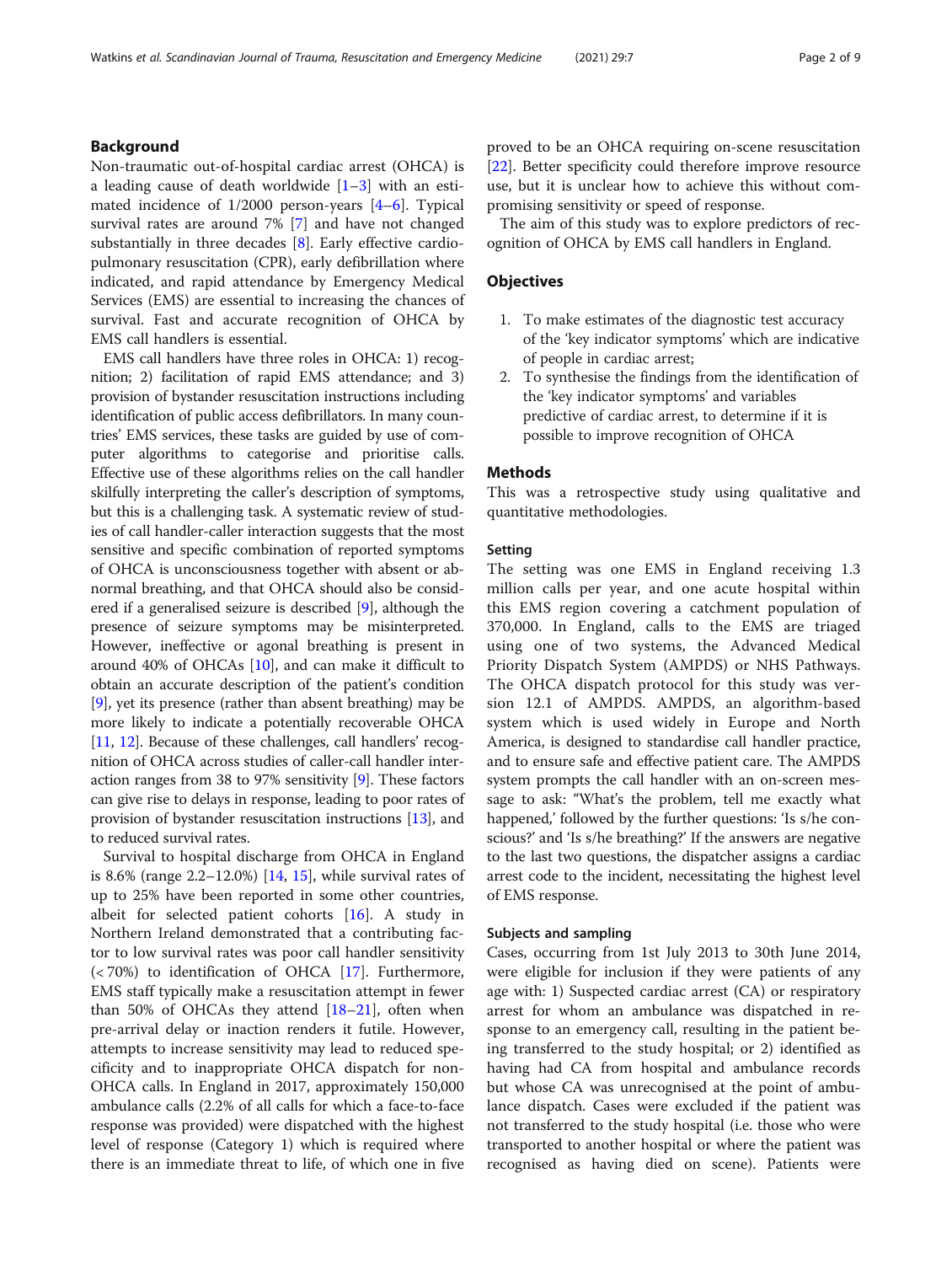identified either from the EMS and matched with their hospital records, or, conversely, from hospital records matched with their EMS records. Matching was performed by researchers at the EMS and the hospital, principally by dispatch incident number.

#### Definition of OHCA

The AMPDS algorithm for all calls asks if the patient is conscious and breathing. If the patient is reported to be unconscious and either not breathing or breathing abnormally, the call should be coded by the dispatcher as a cardiac arrest. The actual occurrence of CA was determined by the final diagnosis in hospital and by reference to the EMS patient report form (EPRF). The definition of CA included documented respiratory arrest [\[19](#page-7-0)]. Cases of CA were then divided into two types: those which were confirmed as OHCA and those which did not qualify as OHCA. We classified cases as OHCA based on the EPRF, including free text documentation, where the person had been found to be in cardiac arrest at the time of arrival of EMS personnel at the scene. We also included cases where there was clear documentation in the EPRF of the deployment of a public automated external defibrillator with return of spontaneous circulation prior to the arrival of EMS personnel. In either of these situations it was not possible for us to verify exactly when the cardiac arrest occurred, and in particular whether it had occurred before or during the EMS call, only that it had occurred prior to the arrival of EMS personnel on scene. The focus of this study was dispatcher identification of OHCA during the initial EMS call, corresponding to Utstein data definition 'Dispatcher identified presence of cardiac arrest'; the further Utstein characteristics 'Dispatcher provided CPR instructions', plus patient age and gender were also of relevance [\[23\]](#page-7-0). We therefore excluded cases from the definition of OHCA where the person had a CA only after the arrival of EMS personnel at the scene. We also excluded cases where the patient was conveyed to a different hospital or was not conveyed.

#### Classification of incidents

True positive: (TP): Cases which were dispatched by the EMS as cardiac arrest and where there was a subsequent diagnosis by the EMS and/or hospital of cardiac arrest, occurring before the arrival of EMS.

False Positive (FP): Cases which were dispatched by the EMS as cardiac arrest but where there was no subsequent diagnosis by either the EMS or hospital of cardiac arrest, or where cardiac arrest occurred subsequent to the arrival of EMS.

False Negative (FN): Cases which were not dispatched by the EMS as cardiac arrest but where there was a subsequent diagnosis of cardiac arrest having occurred before the arrival of EMS.

True Negative (TN): Cases which were not dispatched by the EMS as cardiac arrest and where there was no subsequent diagnosis by the EMS or hospital of prearrival cardiac arrest.

#### Analysis of voice recordings

All voice recordings of EMS calls were listened to in full and qualitative analysis performed with blinding to the categorisation of the call (by JG, MB, BC, DD, SJ, and CM) for clinically relevant content about all symptoms reported by the caller. Verbatim accounts of symptoms provided by callers were then clustered using an iterative process to generate indicator symptoms: for example, verbatim descriptions such as 'I can't tell if he's breathing'; 'she's breathing on and off'; 'taking the odd breath'; 'struggling to breathe'; were clustered into the indicator symptom 'Ineffective breathing'. In order to ensure that all researchers coded the call content in the same way, the first 50 calls were coded by all members of the research team and any discrepancies were discussed and resolved. Thereafter, every 10th call was coded by two members of the team. Symptoms reported by the callers during the entirety of the call were coded. This data was then quantified to determine the number and characteristics of calls in which each indicator symptom occurred.

#### Data analysis

All dispatch incidents from the EMS where the patient was transferred to hospital within the timeframe of the study were enumerated and sorted by dispatch code. The dispatch codes which had been allocated by call handlers in the TP and FN cases were identified and used to select the sub-population of all incidents with these codes. This sub-population represented cases where OHCA could have plausibly occurred or been suspected, in order to provide a better basis for estimating realistic specificity than if the population of all incidents was used, and to avoid the problem of specificity being estimated unrealistically at virtually 100%. The TN cases in the sub-population were identified and then randomly sampled using dispatch code as the sampling strata and with a sampling fraction of 1.28%. This fraction was chosen so that sensitivity and specificity would have similar precision of estimation.

After computation of the diagnostic test accuracy (DTA) measures, key indicator symptoms were ranked by sensitivity and compared to call handlers' performance. Combinations of key indicator symptoms were then explored to see which might outperform call handler practice, via better sensitivity or specificity.

In addition, logistic regression explored the role of the key indicator symptoms, together with patient age and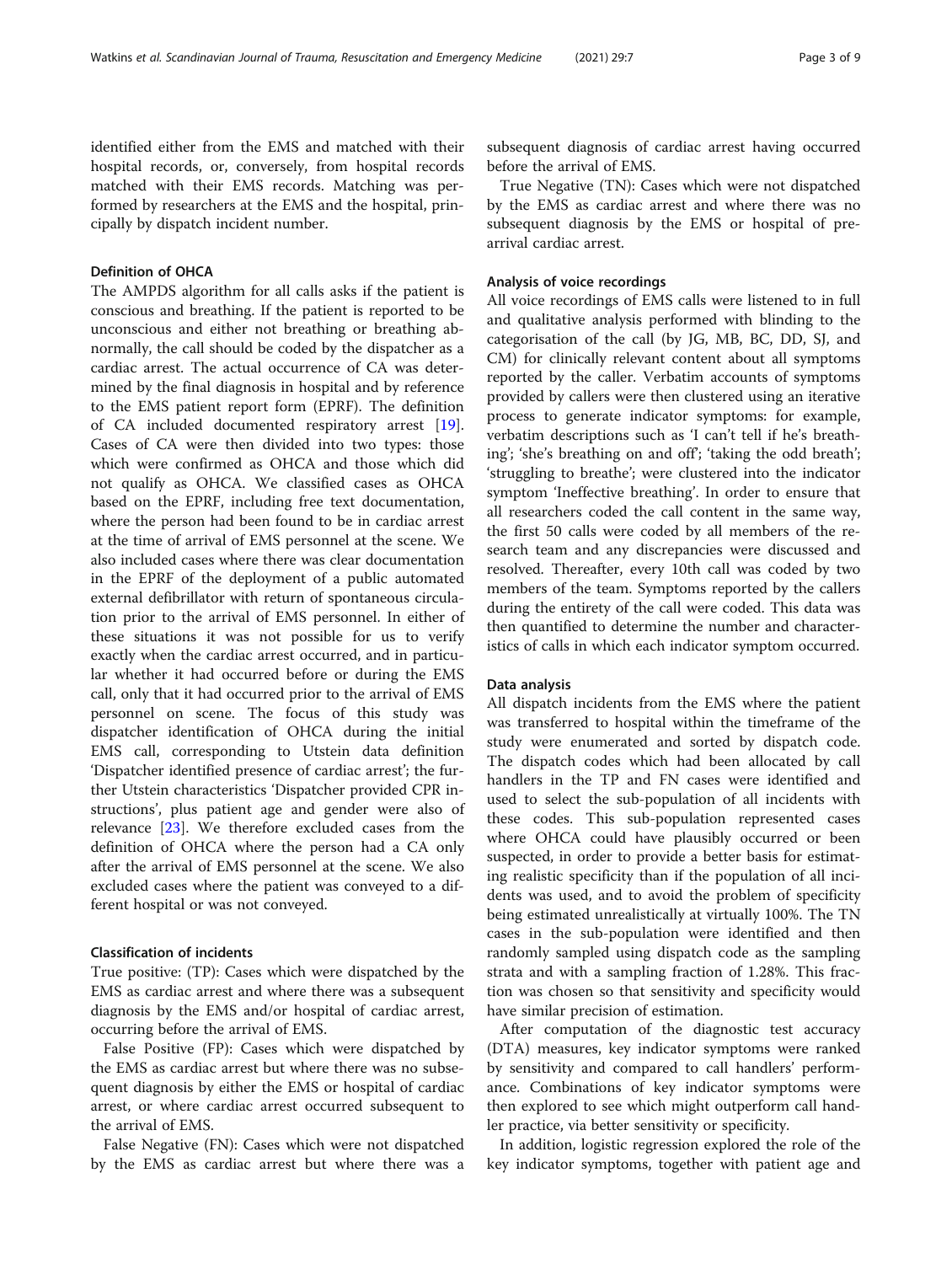sex, in predicting a correct dispatch for patients who had OHCA. Unadjusted analysis was used first and those variables with a  $p$ -value less than 0.2, indicating that a variable was potentially predictive, were selected and then entered into an adjusted analysis. Those variables which still retained a p-value of less than 0.2 in the adjusted analysis were retained in a final minimal model.

We used the Standards for Reporting Diagnostic Accuracy Studies (STARD) guidelines for reporting DTA studies where possible [\[24\]](#page-7-0).

#### Patient and public involvement

Patients and public involvement representatives contributed to the design of the study, project management and steering group meetings, the writing of lay documents and summaries. Permission was granted by the Confidentiality Advisory Group for the use of non-anonymised voice files of emergency ambulance calls. Therefore, dissemination to individual study participants was not possible.

#### Results

Of 39,136 dispatches made by the EMS to the hospital during the study period, 184 patients with OHCA were identified, of whom 134 were correctly dispatched and were classified as TP cases (see Table [1](#page-4-0)). A further 74 FP dispatches were identified. A total of 14,227 incidents occurred in the sub-population using the dispatch codes recorded for the TP and FN cases. These results estimated a sensitivity of 72.8% (CI 65.8 to 79.1%) and a specificity of 99.4% (CI 99.3 to 99.6%) for call handlers' recognition of OHCA.

Mean age for the OHCA samples was similar for TP (63.8 years) and FN (62.3 years) groups. Mean age was slightly higher in females compared to males in the TP group (67.9 versus 63.9 years). However, females were significantly older than males in the FN group (72.2 versus 60.8 years). There was a higher proportion of male patients in the TP group than the FN group (69.2% versus 58.0%). There was no significant difference between the TP and FN groups in rates of survival to hospital discharge (33.1% TP group versus 26.0% FN group), as although survival rates were higher in the TP group, the sample sizes were small.

Two hundred and ninety eight voice calls were listened to across the TP/FP/FN groups, only 17 voice calls being unavailable. A sample of 181 voice calls was listened to from the 14,112 TN dispatches (sampling fraction,  $f =$ 181/14112 = 0.0128). In 12 of the 50 FN calls at step 2, CPR instructions were given at some time during the call, indicating that the call handler had recognised OHCA but only after a dispatch code had been assigned. Twenty-eight distinct key indicator symptoms were identified from the calls. These symptoms were ranked by sensitivity and compared to call handlers' performance (Table [1\)](#page-4-0). The individual symptom 'Unconscious' had higher sensitivity but lower specificity, while the terms 'Bystander resuscitation/Airway management/ Defibrillation use', and 'Death imminent', had better specificity but much poorer sensitivity.

Full compliance with the EMS protocol should lead to a 'cardiac arrest' dispatch in all cases where the patient is described as both unconscious and with absent, noisy, or ineffective breathing. The DTA measures for the symptom 'Unconscious', combined with one or more of the symptoms, 'Ineffective Breathing', 'Not Breathing' or 'Noisy Breathing' were therefore compared with call handlers' performance (Table [2\)](#page-4-0). There was a 7% difference (CI − 1.8 to 15.7%) in sensitivity between the combined occurrence of these key indicator symptoms (79.8%) and call handlers' performance (72.8%). For all TP, FP and FN calls, CPR was initiated independently by a bystander in 10.4% of cases. CPR instructions were given by the callhandler in a further 40.0% of TP/FP/FN calls.

We also explored the key indicator symptoms and demographic parameters which were associated with the correct dispatch for OHCA. Odds ratios (OR) for all key indicator symptoms, together with patient age and sex, in an unadjusted analysis can be found in Supplementary Table [3](#page-6-0). All variables ( $p < 0.2$ ) were taken forward to an adjusted analysis, and those which retained a  $p < 0.2$ were included in a minimal model (Table [3\)](#page-5-0). This showed that the symptoms 'Breathing Yes/Effective', 'Abnormal Pulse/Heart Rate', 'Reduced or Fluctuating Consciousness Level', or the patient being female, each reduced the likelihood that call handlers would recognise OHCA. In contrast, the presence of the term 'Not breathing' increased the likelihood of call handlers' recognition of OHCA.

#### **Discussion**

This study identified the key indicator symptoms used by callers which are associated with OHCA and developed an adjusted model of symptoms for call handlers' recognition. The caller reporting 'Not breathing' substantially increased the likelihood of correct EMS dispatch in OHCA, whereas the reporting of any of: 'Breathing yes/effective'; 'Abnormal pulse or heart rate'; 'Reduced or fluctuating conscious level', or the patient being female, decreased the likelihood of a genuine OHCA call being correctly dispatched.

This study is one of few about OHCA indicator symptoms where audio recordings of EMS calls have been directly analysed, rather than relying solely on EMS call documentation. A previous study, in which the words used by callers to describe the emergency were reviewed and analysed, involved listening only to calls classified as suspected CA  $[12]$  $[12]$  $[12]$ . Our study is the first to use this methodology with a comprehensive sample comprising TP, FP, FN, and TN calls to estimate sensitivity and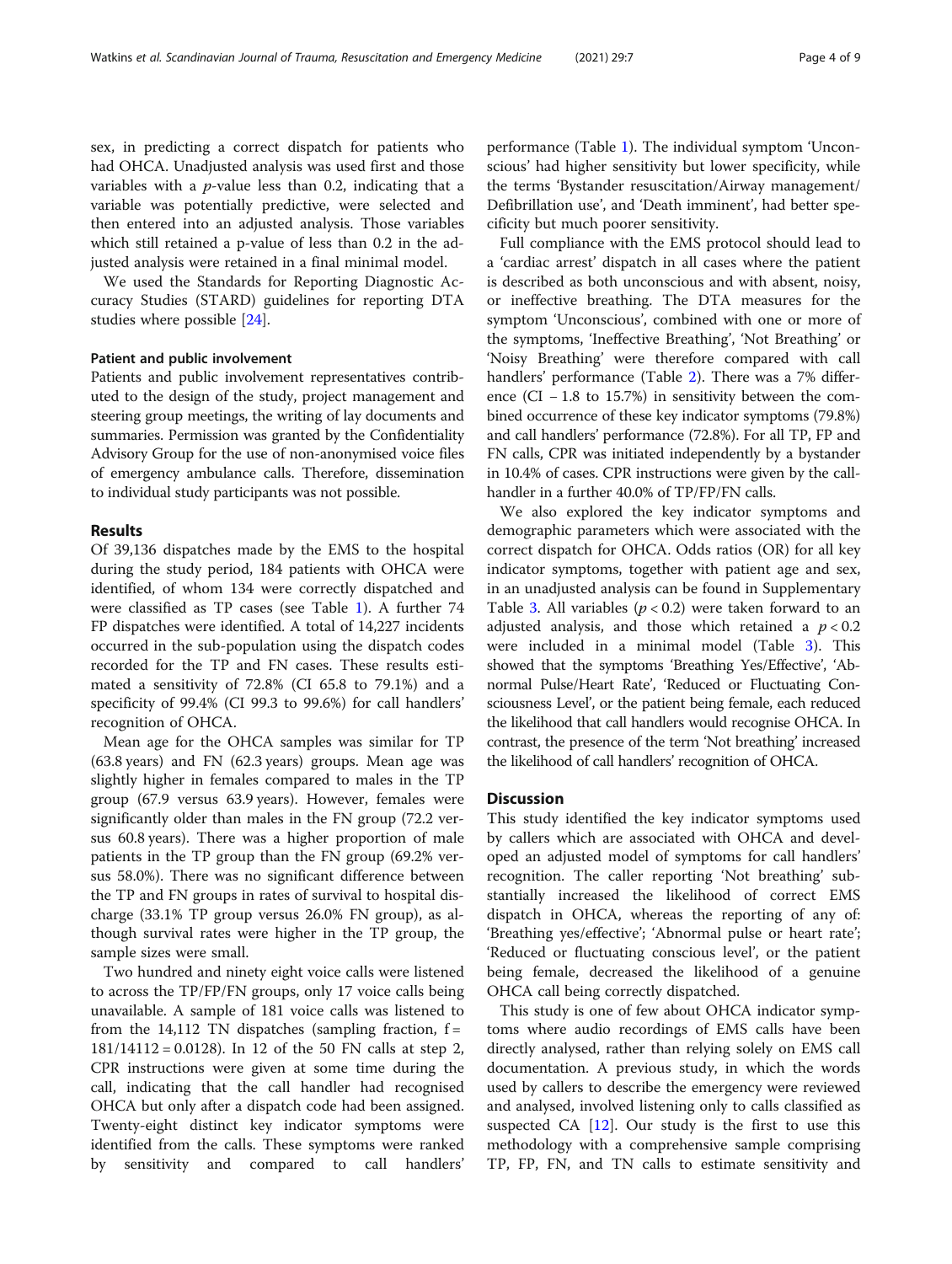<span id="page-4-0"></span>Table 1 Estimated sensitivity and specificity of individual key indicator symptoms reported in EMS calls, compared to call handlers' performance

|                                       | Sensitivity | (95% CI)        | Specificity | (95% CI)        |
|---------------------------------------|-------------|-----------------|-------------|-----------------|
| Call handlers' performance            | 72.8        | $(65.8 - 79.1)$ | 99.4        | $(99.3 - 99.6)$ |
| Key indicator symptom                 |             |                 |             |                 |
| Unconscious                           | 86.0        | $(80.2 - 90.5)$ | 93.4        | $(89.0 - 96.2)$ |
| Not Breathing                         | 57.9        | $(50.6 - 65.0)$ | 97.5        | $(94.4 - 99.1)$ |
| Ineffective Breathing                 | 57.3        | $(50.0 - 64.5)$ | 60.5        | $(53.2 - 67.4)$ |
| Collapse                              | 43.8        | $(36.6 - 51.1)$ | 84.4        | $(78.8 - 89.2)$ |
| Breathing Yes/Effective               | 30.3        | $(23.9 - 37.6)$ | 16.4        | $(11.8 - 22.6)$ |
| Change in Colour                      | 29.2        | $(22.9 - 36.0)$ | 81.7        | $(75.6 - 86.8)$ |
| Noisy Breathing                       | 25.8        | $(19.8 - 32.8)$ | 92.2        | $(87.4 - 95.3)$ |
| Died                                  | 21.9        | $(16.2 - 28.6)$ | 99.3        | $(96.9 - 99.9)$ |
| Mouth/Vomit                           | 18.5        | $(13.4 - 24.9)$ | 89.4        | $(84.2 - 93.2)$ |
| Conscious                             | 16.3        | $(11.2 - 22.4)$ | 19.8        | $(14.3 - 26.0)$ |
| Eyes open/Staring                     | 15.7        | $(11.0 - 21.8)$ | 97.1        | $(93.9 - 98.8)$ |
| Cool/Clammy/Cold                      | 15.7        | $(10.7 - 21.6)$ | 77.9        | $(71.3 - 83.6)$ |
| Reduced or Fluctuating Consciousness  | 15.2        | $(10.3 - 20.9)$ | 79.6        | $(73.2 - 84.9)$ |
| Sudden Onset/Deterioration            | 13.5        | $(9.0 - 19.1)$  | 96.1        | $(92.4 - 98.3)$ |
| Major Trauma/Haemorrhage              | 13.5        | $(8.9 - 19.2)$  | 95.5        | $(91.6 - 97.8)$ |
| Serious/Urgent Problem                | 10.1        | $(6.3 - 15.6)$  | 97.2        | $(93.9 - 98.8)$ |
| Cardiac Symptoms/Disease <sup>1</sup> | 7.9         | $(4.4 - 12.4)$  | 85.1        | $(79.5 - 89.9)$ |
| No Pulse/Output                       | 7.3         | $(4.0 - 11.7)$  | 99.4        | $(97.1 - 100)$  |
| Bystander resuscitation <sup>2</sup>  | 6.7         | $(3.6 - 11.0)$  | 100.0       | $(99.9 - 100)$  |
| Uncoordinated Movement                | 6.7         | $(3.7 - 11.2)$  | 97.2        | $(93.7 - 98.8)$ |
| Seizure-like Activity                 | 6.7         | $(3.6 - 11.1)$  | 98.3        | $(95.4 - 99.4)$ |
| Unknown or Non-specific Problem       | 5.1         | $(2.4 - 9.1)$   | 92.3        | $(87.6 - 95.6)$ |
| Abnormal Pulse/Heart Rate             | 3.4         | $(1.2 - 6.8)$   | 97.8        | $(94.5 - 99.4)$ |
| Stroke-like Symptoms                  | 2.8         | $(1.1 - 6.2)$   | 96.1        | $(92.2 - 98.3)$ |
| Self-harm                             | 2.2         | $(0.6 - 5.5)$   | 99.4        | $(96.8 - 100)$  |
| Psychiatric Symptoms                  | 1.7         | $(0.5 - 4.4)$   | 97.2        | $(94.0 - 98.9)$ |
| Death Imminent                        | 0.6         | $(0.0 - 2.7)$   | 99.5        | $(97.0 - 100)$  |
| Drug/Alcohol use                      | 0.6         | $(0.0 - 2.8)$   | 93.9        | $(89.6 - 96.8)$ |

<sup>1</sup>e.g. chest pain, medical history, <sup>2</sup>Including Airway Management /Defibrillation use

Table 2 Estimated DTA measures (95% CI) of the key indicator symptom combinations Unconscious, alone and with any one or more symptoms: Not Breathing, Ineffective Breathing or Noisy Breathing

|                                                      | Sensitivity      | <b>Specificity</b> | <b>PPV</b>       | <b>NPV</b>       |
|------------------------------------------------------|------------------|--------------------|------------------|------------------|
| Unconscious                                          | 86.0 (80.2-90.5) | 93.4 (89.0-96.2)   | 14.0 (8.9-22.7)  | 99.8 (99.7-99.9) |
| Unconscious and (A) Noisy Breathing                  | 23.6 (17.8-30.4) | 98.8 (96.1-99.9)   | $19.3(6.7-67.2)$ | 99.0 (98.9-99.2) |
| Unconscious and (B) Ineffective Breathing            | 51.7 (44.3–58.9) | 97.4 (94.1-99.0)   | 20.0 (9.7-40.2)  | 99.4 (99.3-99.5) |
| Unconscious and (C) Not Breathing                    | 53.4 (45.8-60.5) | 98.6 (95.9-99.7)   | 33.0 (13.4-71.6) | 99.4 (99.3-99.5) |
| Unconscious and at least one of                      |                  |                    |                  |                  |
| (B) Ineffective Breathing or (C) Not breathing       | 78.1 (71.4-83.8) | 96.2 (92.8-98.2)   | 20.5 (11.6-35.4) | 99.7 (99.6-99.8) |
| Unconscious and at least one of (A) Noisy Breathing, |                  |                    |                  |                  |
| (B) Ineffective Breathing or (C) Not Breathing       | 79.8 (73.5-85.3) | 95.7 (92.1-97.8)   | 18.7 (11.0-32.0) | 99.7 (99.6-99.8) |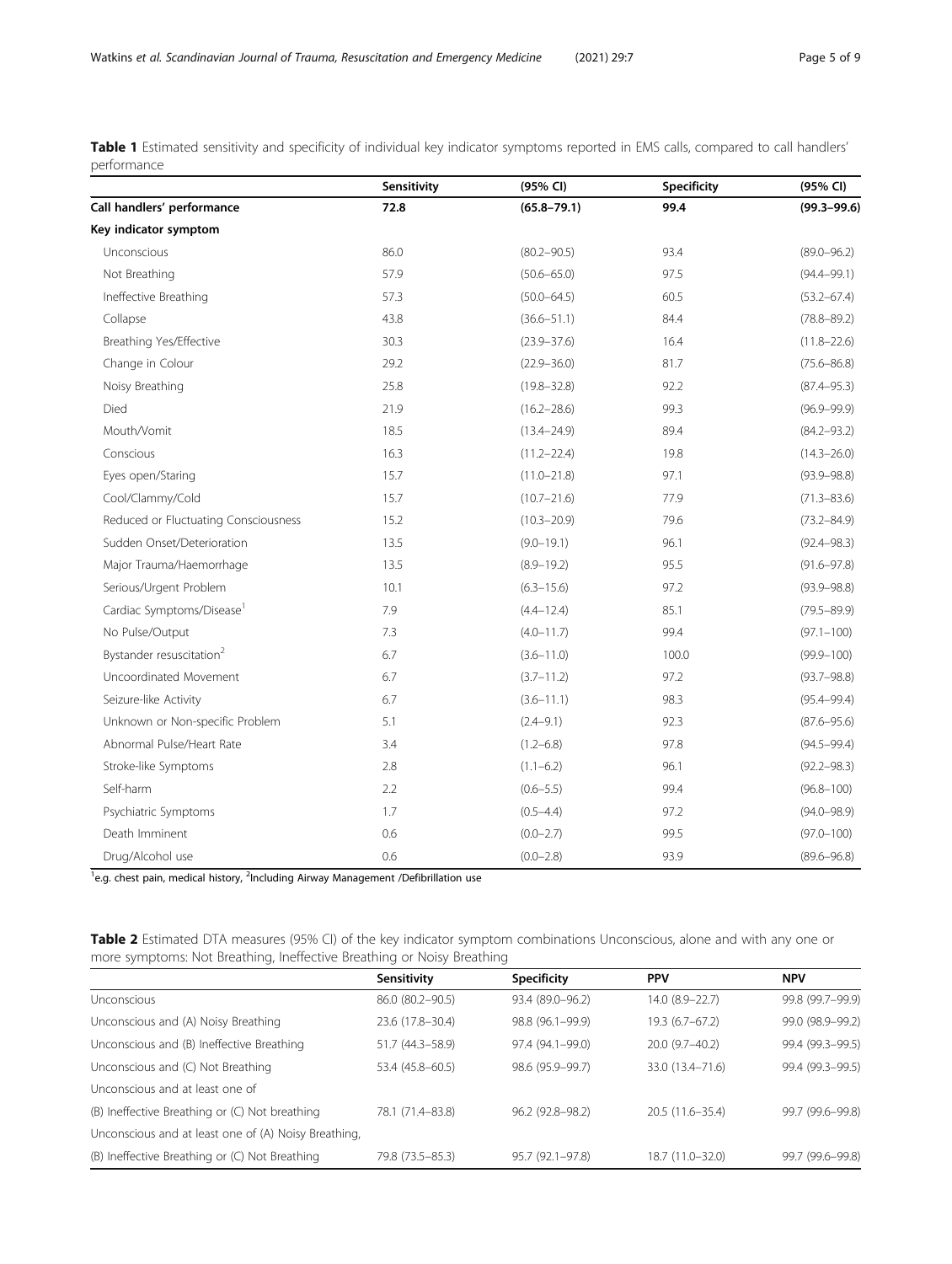| Key indicator symptom and demographic:     | <b>OR</b> | 95%Cl Lower | Upper | <i>p</i> -value |
|--------------------------------------------|-----------|-------------|-------|-----------------|
| Breathing Yes/Effective                    | 0.29      | 0.13        | 0.65  | 0.003           |
| Not Breathing                              | 3.76      | .69         | 8.41  | 0.001           |
| Abnormal Pulse/Heart Rate                  | 0.26      | 0.03        | 2.01  | 0.197           |
| Reduced or Fluctuating Consciousness Level | 0.24      | 0.09        | 0.63  | 0.003           |
| Female                                     | 0.40      | 0.17        | 0.91  | 0.029           |
| Age 65 and over                            | 1.78      | 0.80        | 3.95  | 0.157           |

<span id="page-5-0"></span>Table 3 Adjusted odds ratio in a model for recognition of OHCA by call handlers using key indicator symptoms

specificity of key indicator symptoms. Of 18 previous studies which reported the sensitivity of recognition of OHCA in adults, eight (one from the UK) were of systems utilising AMPDS, and two were of similar systems [[17,](#page-7-0) [25](#page-7-0)]. Call handler sensitivity (72.8%) and specificity (99.4%) for OHCA in our study were similar to previous studies elsewhere.

For OHCA the symptoms reported most frequently were unconsciousness, not breathing and ineffective breathing. This is in line with both the 2010 [[26\]](#page-7-0) and 2015 [\[27](#page-7-0)] European resuscitation guidelines, which emphasise the importance of recognising agonal/abnormal breathing as well as absence of breathing in combination with unresponsiveness. A wide variety of terms was used by callers to describe conscious level, which has also been found in EMS calls in acute stroke [\[28](#page-7-0)]. Likewise, as in previous studies [\[12](#page-7-0), [29\]](#page-7-0) the key indicator symptom of ineffective breathing encompassed a range of terms such as 'funny breathing' and 'gasping'. Other terms which may be helpful in identifying OHCA, found in this and other studies, included changes in colour or coldness to touch [[11,](#page-7-0) [12](#page-7-0)].

In a systematic review of 23 studies, including four which analysed the actual words used by callers, the symptoms most commonly reported during calls for OHCA were a combination of unconsciousness and absence of breathing or presence of abnormal breathing, with reported sensitivities ranging from 38 to 97% [\[9](#page-7-0)]. These findings are in keeping with the present study, where sensitivity of the key indicator symptom 'unconscious' was 86.0%, and sensitivity of 'ineffective breathing' was 57.3%. Only two callers in the present study used the term 'cardiac arrest' or a synonym; previous research has reported similarly low rates  $(4\%)$  [[29\]](#page-7-0).

OHCAs in women were less often correctly recognised by call handlers than they were in men. Call handler under-recognition of OHCA in women has not been previously reported, and the reasons for it are unclear, but it may be a contributory factor to the lower rates of bystander CPR and survival reported by a recent study in another setting [\[30](#page-7-0)].

Current guidelines and AMPDS protocols are consistent with the most commonly reported symptoms of OHCA: unconsciousness, not breathing and ineffective

breathing [[19,](#page-7-0) [27\]](#page-7-0). Despite refinement of dispatch protocols over the past decade, there has been little improvement in practice and outcomes in pre-arrival recognition of OHCA by EMS. In our study, there would have been a 7% improvement in sensitivity (from 72.8 to 79.8%) if there had been complete fidelity to the current dispatch protocol. However, any changes in practice could also reduce specificity: in our study, complete fidelity to the dispatch protocol would reduce specificity from 99.4 to 95.7%, leading to more 'false positive' OHCA calls, and this might adversely affect overall EMS performance due to the misallocation of resources to these less urgent calls. At the time of the study, call handlers were required to select a dispatch code within 60 s, but recent changes allow for this process to take longer in calls that initially appear to be less urgent. It is apparent from the high proportion of FN cases where CPR instructions were then given by the call handler (24%) that the 60-s target might not allow sufficient time for optimum selection of a dispatch code. Call handlers in these cases clearly recognised later in the call that cardiac arrest had occurred, and if these cases were reclassified as TP cases, this would give a sensitivity for call handler recognition (as opposed to correct dispatch alone) of OHCA of 79.3%, matching sensitivity for complete fidelity to the dispatch protocol. There are inherent challenges in recognising OHCA over the telephone, with information which is often limited, and from a distressed caller, making it difficult to achieve significant improvements in this recognition rate, but targeted training for EMS call handlers, including agonal breathing, interrogation strategy, simulation training, structured dispatcher feedback, and training on telephone CPR, has been found to be effective [\[31](#page-7-0)]. It is also important, however, that individual services continue to benchmark against comparable ones with the highest detection rates and examine where their practice might be improved or maintained.

Overall rates of bystander-initiated resuscitation in OHCA were low (10.4%), and whilst an additional 40% of cases received CPR instructions, this still leaves half of OHCAs where no resuscitation took place before the arrival of ambulance personnel. In some cases, this appeared to be due to the caller having difficulty in carrying out essential preliminary first aid measures such as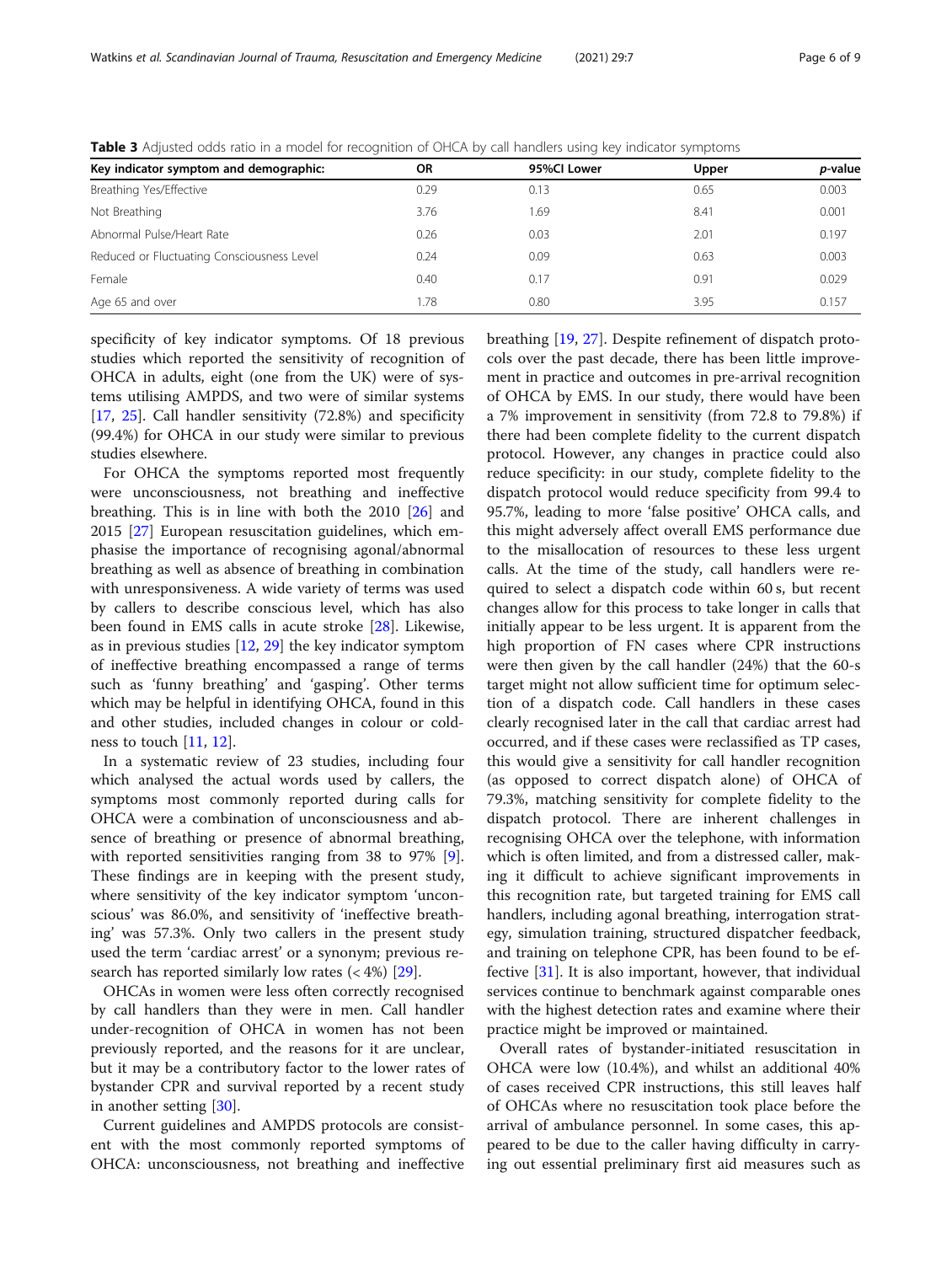<span id="page-6-0"></span>positioning the patient, and checking and clearing their airway. Achievement of improvement on these figures is challenging given the limited long-term effectiveness of public education campaigns. However, such campaigns might also indirectly facilitate callers to follow CPR instructions more quickly and effectively in those cases where bystander resuscitation has not already been commenced. Even when CPR does take place, there may be delays to its commencement which reduce the chance of survival. An earlier study found that the median delay from the start of the EMS call and commencement of tCPR was 5 min 28 s, over half of this time being taken up with assessment of breathing and other clinical signs, even though there was sufficient information to be highly concerned that the patient was in cardiac arrest within one minute of the start of the call in 71% of cases [[32\]](#page-7-0). Adherence to EMS call protocols must not be at the expense of swift recognition of OHCA.

Further research including the development and testing of the effectiveness of an evidence-based training package for call handlers, audit and feedback could be undertaken. There is also early evidence that machine learning algorithms could provide automated support for call handlers to reduce the chance of a trigger cardiac arrest symptom being missed [\[33\]](#page-7-0). More detailed exploration of public understanding of common key indicator symptoms and their significance may lead to refinements in current protocols to use questions which are better understood by callers. The poorer recognition of OHCA in female patients is an unexplained finding which merits detailed analysis of caller-call handler dialogues. Finally, any further research should include all OHCA patients, not just those who are transported to hospital by EMS.

#### Limitations

Our findings may not be generalizable to other services within or outside the UK, especially where systems other than AMPDS are used, or where the role and training of EMS call handlers differs. Our definition of OHCA included only events occurring before arrival of EMS on scene, rather than those arising en route to hospital. The study included only events where the patient was conveyed to the study hospital, as funding for this work precluded analysis of non-conveyed patients including those categorised as Recognition Of Life Extinct, whether they died on-scene or during conveyance to hospital. Such patients, who account for around 63% of all OHCA incidents [\[34](#page-8-0)] might present differently from those included in this study and the predictive value of key indicator symptoms might therefore be different if this wider patient group had been included. The clinical presentations of those patients who are not transported might include a higher proportion of incidents where the patient has arrested due to an irreversible underlying condition

rather than a potentially reversible cardiac event, unwitnessed events, or those where the cardiac arrest has occurred some time before the call is made. This study included six paediatric cases, but their inclusion is unlikely to impact on the reported conclusions.

#### Conclusion

There are a small proportion of calls to EMS in which cardiac arrest indicators are described but the call is not dispatched as such. Stricter adherence to dispatch protocols may improve OHCA recognition by call handlers; this should be reflected in basic and ongoing call handler training. However, the existing dispatch protocol would not be improved by the addition of further terms: this would be at the expense of dispatch specificity and would increase the number of 'false positive' OHCA dispatches, with consequent detrimental effects on overall EMS performance.

#### Supplementary Information

The online version contains supplementary material available at [https://doi.](https://doi.org/10.1186/s13049-020-00823-9) [org/10.1186/s13049-020-00823-9.](https://doi.org/10.1186/s13049-020-00823-9)

Additional file 1: Supplementary Table 1: The twelve counts generated by the complex DTA design for a reported symptom. **Supplementary Table 2:** The two 2x2 marginal tables obtained by summation of the observed counts. Supplementary Table 3: Unadjusted odds ratio (OR) for key indicator symptoms.

#### Abbreviations

AMPDS: Advanced Medical Priority Dispatch System; CA: Cardiac arrest; CPR: Cardiopulmonary resuscitation; DTA: Diagnostic test accuracy; EMS: Emergency medical services; EPRF: Emergency medical services Patient Report System; FN: False negative; FP: False positive; OHCA: Out of hospital cardiac arrest; TN: True negative; TP: True positive

#### Authors' contributions

All authors participated substantially in the design and conduct of this study, contributed to data interpretation, take responsibility for the accuracy of the work, and have seen and approved the final version of the article. All authors conceived and designed the study. JMEG, SPJ, DD, BC, CM, MB and DD acquired the data. CJS and MH provided statistical advice. MH performed the data analysis. All authors drafted the article, and all authors contributed substantially to its revision. CLW takes responsibility for the paper as a whole. The corresponding author attests that all listed authors meet authorship criteria and that no others meeting the criteria have been omitted. The authors read and approved the final manuscript.

#### Funding

The report is based on independent research commissioned and funded by the Department of Health Policy Research Programme (Improving Cardiac Arrest Response and Effectiveness), grant number PR-ST-1014-00011. The views expressed in the publication are those of the author(s) and not necessarily those of the NHS, the NIHR, the Department of Health and Social Care, 'arms length' bodies or other government departments.

#### Availability of data and materials

The datasets generated and analysed during this study are not publicly available due to privacy reasons but are available from the corresponding author (JME Gibson) on reasonable request.

#### Ethics approval and consent to participate

Ethical and research governance considerations: Permission was granted by the Confidentiality Advisory Group (CAG) for the use of non-anonymised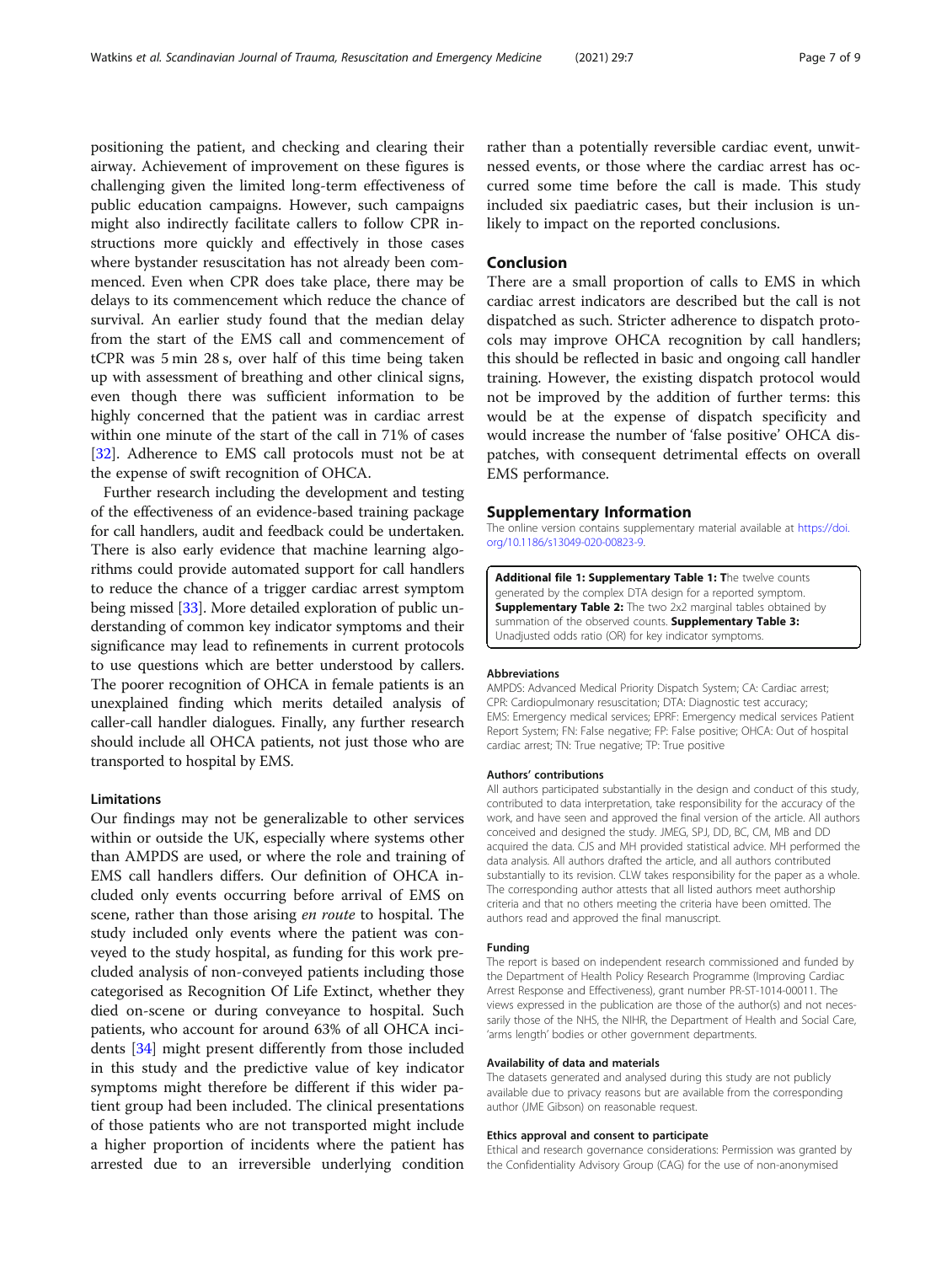<span id="page-7-0"></span>that the data could be used without gaining individual consents. Favourable ethical opinion was also gained from the National Research Ethics Committee North West (15/NW/0544). Data storage and handling were conducted according to the standard operating procedures of the Lancashire Clinical Trials Unit.

#### Consent for publication

Not applicable.

#### Competing interests

TQ reports research funding from NIHR for cardiac arrest research. CW, VB and CM are part funded by the National Institute for Health Research Applied Research Collaboration North West Coast (NIHR ARC NWC).

#### Author details

<sup>1</sup>School of Nursing, University of Central Lancashire, Brook Building, Preston PR1 2HE, UK. <sup>2</sup>Newcastle University, Newcastle, UK. <sup>3</sup>The University of Manchester, Manchester, UK. <sup>4</sup>Kingston University London and St George's, University of London, London, UK. <sup>5</sup>University of Lincoln, Lincoln, UK.

#### Received: 22 May 2020 Accepted: 13 December 2020 Published online: 06 January 2021

#### References

- 1. Mozaffarian D, Benjamin EJ, Go AS, et al. American Heart Association statistical update heart disease and stroke statistics—2015 update: a report from the American Heart Association. Circulation. 2015;131:e29–322.
- 2. De Vreede-Swagemakers J, Gorgels AP, Dubois-Arbouw WI, et al. Out-ofhospital cardiac arrest in the 1990's: a population-based study in the Maastricht area on incidence, characteristics and survival. J Am Coll Cardiol. 1997;30(6):1500–5.
- 3. Gorgels AP, Gijsbers C, de Vreede-Swagemakers J, et al. Out-of-hospital cardiac arrest–the relevance of heart failure. The Maastricht circulatory arrest registry. Eur Heart J. 2003;24:1204–9.
- 4. Engdahl J, Holmberg M, Karlson BW, et al. The epidemiology of out-ofhospital sudden cardiac arrest. Resuscitation. 2002;52(3):235–45.
- 5. Wnent J, Masterson S, Gräsner JT, et al. EuReCa ONE −27 nations, ONE, Europe, ONE registry: a prospective observational analysis over one month in 27 resuscitation registries in Europe – the EuReCa ONE study protocol. Scand J Trauma, Resusc Emerg Med. 2015;23:3–8.
- 6. Cone DC, Middleton PM. Are out-of-hospital cardiac arrest survival rates improving? Resuscitation. 2015;91:A7–8 [https://doi.org/10.1016/j.](https://doi.org/10.1016/j.resuscitation.2015.03.011) [resuscitation.2015.03.011.](https://doi.org/10.1016/j.resuscitation.2015.03.011)
- 7. Berdowski J, Berg RA, Tijssen JG, Koster RW. Global incidences of out-ofhospital cardiac arrest and survival rates: systematic review of 67 prospective studies. Resuscitation. 2010;81:1479–87.
- Sasson C, Rogers MAM, Dahl J, Kellermann AL. Predictors of survival from out-of-hospital cardiac arrest. Circulation. 2010;3:63–81 [https://doi.org/10.](https://doi.org/10.1161/CIRCOUTCOMES.109.889576) [1161/CIRCOUTCOMES.109.889576](https://doi.org/10.1161/CIRCOUTCOMES.109.889576).
- 9. Vaillancourt C, Charette ML, Bohm K, et al. In out-of hospital cardiac arrest patients, does the description of any specific symptoms to the emergency medical dispatcher improve the accuracy of the diagnosis of cardiac arrest: a systematic review of the literature. Resuscitation. 2011;82(12):1483–9.
- 10. Perkins GD, Walker G, Christensen K, et al. Teaching recognition of agonal breathing improves accuracy of diagnosing cardiac arrest. Resuscitation. 2006;70(3):432–7. [https://doi.org/10.1016/j.resuscitation.2006.01.015.](https://doi.org/10.1016/j.resuscitation.2006.01.015)
- 11. Bohm K, Rosenqvist M, Hollenberg J, et al. Dispatcher-assisted telephoneguided cardiopulmonary resuscitation: an underused lifesaving system. Eur J Emerg Med. 2007;14(5):256–9.
- 12. Bang A, Herlitz J, Martinell S. Interaction between emergency medical dispatcher and caller in suspected out-of-hospital cardiac arrest calls with focus on agonal breathing. A review of 100 tape recordings of true cardiac arrest cases. Resuscitation. 2003;56(1):25–34.
- 13. Fukushima H, Imanishi M, Iwami T, et al. Abnormal breathing of sudden cardiac arrest victims described by laypersons and its association with emergency medical service dispatcher-assisted cardiopulmonary resuscitation instruction. Emerg Med J. 2013;32(4):314–7.
- 14. NHS England Urgent and Emergency Care Review Team. Transforming urgent and emergency care services in England - Update on the Urgent and Emergency Care Review. Leeds: NHS England; 2014.
- 15. Perkins GD, Cooke MW. Variability in cardiac arrest survival: the NHS ambulance service quality indicators. Emerg Med J. 2012;29(1):3–4.
- 16. Lindner TW, Søreide E, Nilsen OB, et al. Good outcome in every fourth resuscitation attempt is achievable—an Utstein template report from the Stavanger region. Resuscitation. 2011;82(12):1508–13.
- 17. Cairns KJ, Hamilton AJ, Marshall AH, et al. The obstacles to maximising the impact of public access defibrillation: an assessment of the dispatch mechanism for out-of-hospital cardiac arrest. Heart. 2008;94(3):349–53.
- 18. British Heart Foundation. Resuscitation to recovery. A National Framework to improve care of people with out-of-hospital cardiac arrest (OHCA) in England. London: British Heart Foundation; 2017.
- 19. Perkins GD, Lall R, Quinn T, et al. PARAMEDIC trial investigators. Mechanical versus manual chest compression for out-of-hospital cardiac arrest (PARAME DIC): a pragmatic, cluster randomised controlled trial. Lancet. 2015; 385(9972):947–55.
- 20. Rajagopala S, Kayea CR, Lall R, Deakin CD, Gatesa S, Pocock H, Quinn T, Reesf N, Smytha M, Perkins GD. Characteristics of patients who are not resuscitated in out of hospital cardiac arrests and opportunities to improve community response to cardiac arrest. Resuscitation. 2016;109:110–5.
- 21. Hawkes C, Booth S, Ji C, Brace-McDonnell SJ, Whittington A, Mapstone J, Cooke MW, Deakin CD, Gale CP, Fothergill R, Nolan JP, Rees N, Soar J, Siriwardena AN, Brown TP, Perkins GD. Epidemiology and outcomes from out-of-hospital cardiac arrests in England. Resuscitation. 2017;110:133–40 <https://doi.org/10.1016/j.resuscitation.2016.10.030>.
- 22. NHS England. Ambulance Quality Indicators. [https://www.england.nhs.uk/](https://www.england.nhs.uk/statistics/statistical-work-areas/ambulance-quality-indicators/ambulance-quality-indicators-data-2017-18/) [statistics/statistical-work-areas/ambulance-quality-indicators/ambulance](https://www.england.nhs.uk/statistics/statistical-work-areas/ambulance-quality-indicators/ambulance-quality-indicators-data-2017-18/)[quality-indicators-data-2017-18/.](https://www.england.nhs.uk/statistics/statistical-work-areas/ambulance-quality-indicators/ambulance-quality-indicators-data-2017-18/) Accessed 17 Dec 2020.
- 23. Perkins GD, Jacobs IG, Nadkarni VM, Travers AH, Nolan JP for the Utstein collaborators. Cardiac Arrest and Cardiopulmonary Resuscitation Outcome Reports: Update of the Utstein Resuscitation Registry Templates for Out-of-Hospital Cardiac Arrest November 11, 2014 DOI:[https://doi.org/10.1016/j.](https://doi.org/10.1016/j.resuscitation.2014.11.002) [resuscitation.2014.11.002.](https://doi.org/10.1016/j.resuscitation.2014.11.002)
- 24. Bossuyt PM, Reitsma JB, Bruns DE, Gatsonis CA, Glasziou PP, Irwig L, LijmerJG Moher D, Rennie D, de Vet HCW, Kressel HY, Rifai N, Golub RM, Altman DG, Hooft L, Korevaar DA, Cohen JF. For the STARD Group. STARD 2015: An Updated List of Essential Items for Reporting Diagnostic Accuracy Studies. BMJ. 2015;351:h5527. [26511519.](https://www.ncbi.nlm.nih.gov/pubmed/26511519)
- 25. Garza AG, Gratton MC, Chen JJ, Carlson B. The accuracy of predicting cardiac arrest by emergency medical services dispatchers: the calling party effect. Acad Emerg Med. 2003;10(9):955–60.
- 26. Koster RW, Baubin MA, Bossaert LL, Caballero A, Cassan P, Castrén M, Granja C, Handley AJ, Monsieurs KG, Perkins GD, Raffay V, Sandroni C. European Resuscitation Council Guidelines for Resuscitation 2010 Section 2. Adult basic life support and use of automated external defibrillators. Resuscitation. 2010;81(10):1277–92.
- 27. Perkins GD, Handley AJ, Koster RW, Castréne M, Smyth MA, Olasveengeng T, Monsieurs KG, Raffay V, Gräsner JT, Wenzell V, Ristagno G, Soar J, On behalf of the Adult basic life support and automated external defibrillation section. European Resuscitation Council Guidelines for Resuscitation 2015 Section 2. Adult basic life support and automated external defibrillation. Resuscitation 2015. 95 (2015) 81–99.
- 28. Gibson JME, Bullock M, Ford GA, Jones SP, Leathley MJ, McAdam JJ, Quinn T, Watkins CL, on behalf of the ESCORTT group. 'Is he awake?': Dialogues between callers and call handlers about consciousness during emergency calls for suspected acute stroke. Emerg Med J. 2013;30:414–8.
- 29. Berdowski J, Beekhuis F, Zwinderman AH, et al. Importance of the first link: description and recognition of an out-of-hospital cardiac arrest in an emergency call. Circulation. 2009;119(15):2096–102.
- 30. Blom MT, Oving I, Berdowski J, van Valkengoed IGM, Bardai A, Tan HL. Women have lower chances than men to be resuscitated and survive out-of-hospital cardiac arrest. Eur Heart J. 2019:ehz29 <https://doi.org/10.1093/eurheartj/ehz297>.
- 31. Hardeland C, Skåre C, Kramer-Johansen J, Birkenes TS, Myklebust H, Hansen AE, Sunde K, Olasveengen TM. Targeted simulation and education to improve cardiac arrest recognition and telephone assisted CPR in an emergency medical communication Centre. Resuscitation. 2017;114:21–26. doi: [https://doi.](https://doi.org/10.1016/j.resuscitation.2017.02.013) [org/10.1016/j.resuscitation.2017.02.013.](https://doi.org/10.1016/j.resuscitation.2017.02.013) Epub 2017 Feb 21. PMID: [28236428.](https://www.ncbi.nlm.nih.gov/pubmed/28236428)
- 32. Oman G, Bury G. Use of telephone CPR advice in Ireland: uptake by callers and delays in the assessment process. Resuscitation. 2016 May;102:6–10. <https://doi.org/10.1016/j.resuscitation.2016.02.006>.
- 33. Blomberg SN, Folke F, Ersbøll AK, Christensen HC, Torp-Pedersen C, Sayre MR, Counts CR, Lippert FK. Machine learning as a supportive tool to recognize